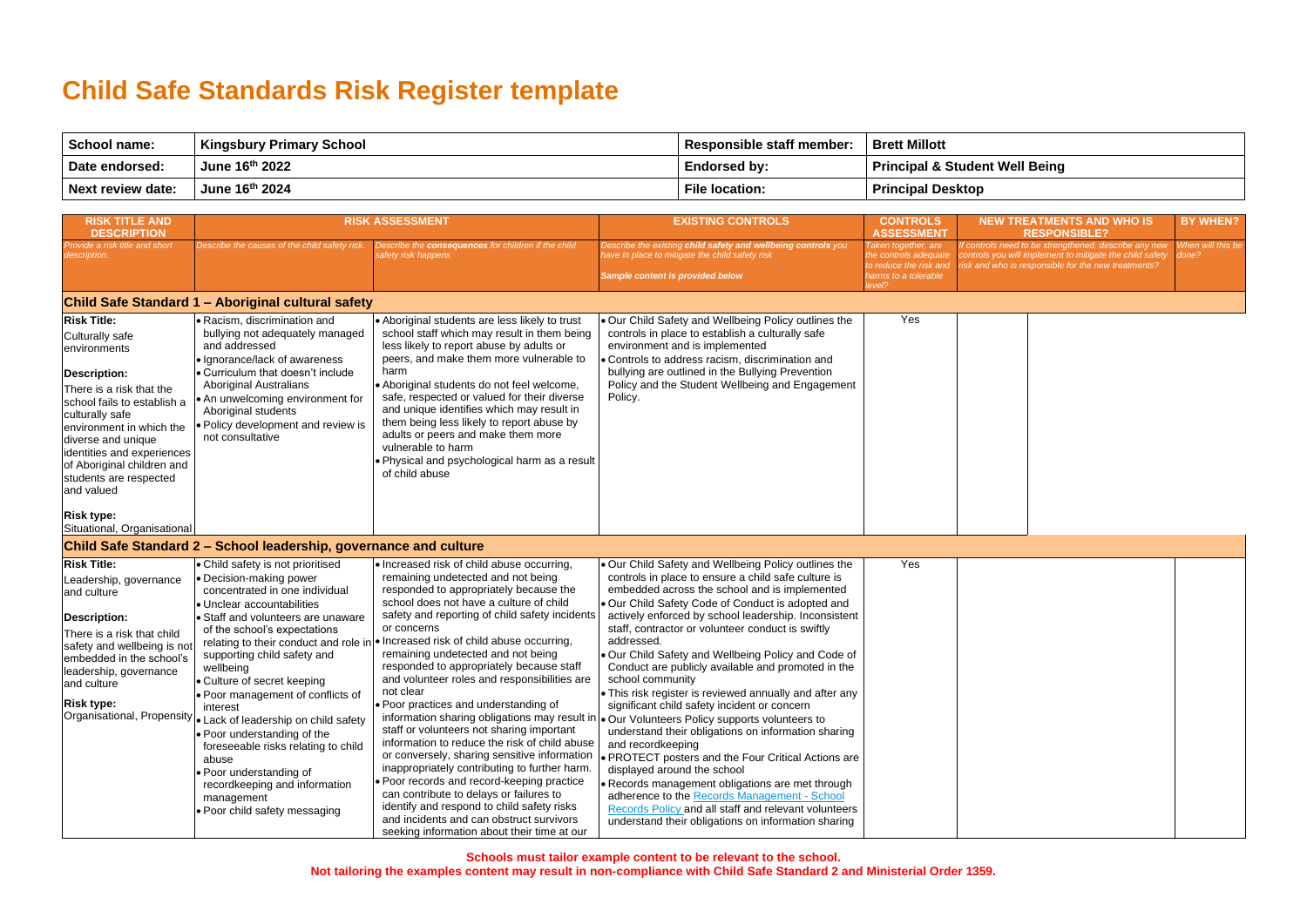| <b>RISK TITLE AND</b><br><b>DESCRIPTION</b>                                                                                                                                                                                                          |                                                                                                                                                                                                                                                                                                                                                                                                                                                       | <b>RISK ASSESSMENT</b>                                                                                                                                                                                                                                                                                                                                                                                                                                                                                                                                                                                                                                                                                                                                                                                                                                                                                           | <b>EXISTING CONTROLS</b>                                                                                                                                                                                                                                                                                                                                                                                                                                                                                                                                                                                                                                                                                                                                | <b>CONTROLS</b><br><b>ASSESSMENT</b>                                                                    | <b>NEW TREATMENTS AND WHO IS</b><br><b>RESPONSIBLE?</b>                                                                                                                 | <b>BY WHEN?</b>            |
|------------------------------------------------------------------------------------------------------------------------------------------------------------------------------------------------------------------------------------------------------|-------------------------------------------------------------------------------------------------------------------------------------------------------------------------------------------------------------------------------------------------------------------------------------------------------------------------------------------------------------------------------------------------------------------------------------------------------|------------------------------------------------------------------------------------------------------------------------------------------------------------------------------------------------------------------------------------------------------------------------------------------------------------------------------------------------------------------------------------------------------------------------------------------------------------------------------------------------------------------------------------------------------------------------------------------------------------------------------------------------------------------------------------------------------------------------------------------------------------------------------------------------------------------------------------------------------------------------------------------------------------------|---------------------------------------------------------------------------------------------------------------------------------------------------------------------------------------------------------------------------------------------------------------------------------------------------------------------------------------------------------------------------------------------------------------------------------------------------------------------------------------------------------------------------------------------------------------------------------------------------------------------------------------------------------------------------------------------------------------------------------------------------------|---------------------------------------------------------------------------------------------------------|-------------------------------------------------------------------------------------------------------------------------------------------------------------------------|----------------------------|
| Provide a risk title and short<br>lescription.                                                                                                                                                                                                       | Describe the causes of the child safety risk.                                                                                                                                                                                                                                                                                                                                                                                                         | Describe the consequences for children if the child<br>afety risk happens                                                                                                                                                                                                                                                                                                                                                                                                                                                                                                                                                                                                                                                                                                                                                                                                                                        | Describe the existing child safety and wellbeing controls you<br>have in place to mitigate the child safety risk<br>Sample content is provided below                                                                                                                                                                                                                                                                                                                                                                                                                                                                                                                                                                                                    | Taken together, are<br>the controls adequate<br>to reduce the risk and<br>harms to a tolerable<br>evel? | f controls need to be strengthened, describe any new<br>controls you will implement to mitigate the child safety<br>risk and who is responsible for the new treatments? | When will this be<br>done? |
|                                                                                                                                                                                                                                                      |                                                                                                                                                                                                                                                                                                                                                                                                                                                       | school. It can also compromise the school's<br>ability to monitor for systemic issues that<br>required changes to policy, procedure or<br>practice.<br>. Physical and psychological harm as a result<br>of child abuse                                                                                                                                                                                                                                                                                                                                                                                                                                                                                                                                                                                                                                                                                           | and record keeping through induction, training and<br>support from leadership.                                                                                                                                                                                                                                                                                                                                                                                                                                                                                                                                                                                                                                                                          |                                                                                                         |                                                                                                                                                                         |                            |
|                                                                                                                                                                                                                                                      | Child Safe Standard 3 - Children are safe, informed and actively participate                                                                                                                                                                                                                                                                                                                                                                          |                                                                                                                                                                                                                                                                                                                                                                                                                                                                                                                                                                                                                                                                                                                                                                                                                                                                                                                  |                                                                                                                                                                                                                                                                                                                                                                                                                                                                                                                                                                                                                                                                                                                                                         |                                                                                                         |                                                                                                                                                                         |                            |
| <b>Risk Title: Student</b><br>empowerment<br>Description: There is a<br>risk that students will not<br>be empowered about their<br>rights, participate in<br>decisions affecting them<br>or be taken seriously<br><b>Risk type:</b><br>Vulnerability | a complaint or raise a concern or<br>don't feel confident that they will<br>be listened to<br>Students don't understand their<br>rights<br>• Student input in decision making<br>is not supported or valued<br>· Student contributions or concerns<br>are not taken seriously<br>Students are not offered sexual<br>abuse prevention education<br>Students are coerced or silenced<br>by adults at the school<br>• Lack of friendship or peer support | • Students don't know how to make $  \cdot \rangle$ Abuse is more likely to happen if students<br>do not feel supported to participate in<br>decisions that affect them and do not feel<br>like they will be listened to.<br>• Failure to empower students with<br>information about their rights, child safety<br>risks, and sexual abuse prevention will<br>increase the risk of abuse going unidentified<br>and unspoken<br>· If students do not feel confident or<br>empowered to raise a concern, they will be<br>unwilling to report abuse<br>• Lack of friendship or peer support may<br>increase vulnerability to abuse<br>the risk that the student will not feel<br>confident to discuss concerns with their<br>peers, making it more likely that abuse will<br>go unidentified and unspoken<br>. Physical and psychological harm as a result<br>of child abuse                                        | . Our Child Safety and Wellbeing Policy outlines the<br>controls in place to support child and student<br>empowerment and is implemented<br>Complaints Policy details how students can raise<br>complaints and concerns and is promoted widely to<br>parents and students<br>Student Wellbeing and Engagement Policy outlines<br>the controls in place to ensure student wellbeing is<br>supported and prioritised<br>Students are provided with age-appropriate sexual<br>abuse prevention programs and relevant related<br>information through Family Matters<br>Students are educated about their rights through<br><b>BSEM</b><br>• Lack of friendship or peer support increases  • Friendship and peer support are promoted through<br><b>BSEM</b> | Yes                                                                                                     |                                                                                                                                                                         |                            |
|                                                                                                                                                                                                                                                      | <b>Child Safe Standard 4 - Family engagement</b>                                                                                                                                                                                                                                                                                                                                                                                                      |                                                                                                                                                                                                                                                                                                                                                                                                                                                                                                                                                                                                                                                                                                                                                                                                                                                                                                                  |                                                                                                                                                                                                                                                                                                                                                                                                                                                                                                                                                                                                                                                                                                                                                         |                                                                                                         |                                                                                                                                                                         |                            |
| <b>Risk Title: Families and</b><br>community involvement<br>Description: There is a<br>risk that families and<br>communities are not<br>informed, and involved in<br>promoting child safety and<br>wellbeing<br><b>Risk type:</b><br>Organisational  | Unwelcoming staff<br>• Lack of appreciation of the value<br>of community consultation and<br>engagement<br>• The school does not offer<br>information to families and<br>communities or avenues to<br>contribute to policies and<br>decisions relating to child safety<br>and wellbeing<br>• Lack of staff training, culture or<br>willingness to engage families and<br>communities                                                                  | input from families may result in practices<br>that do not cover all the diverse needs of<br>students, resulting in a risk that students do  . All child safety and wellbeing policies and<br>not feel safe or able to actively participate in<br>school life (see Child Safe Standard 1 and<br>3)<br>Families and communities not engaged in<br>child safety at the school are less likely to<br>be able to support the school to reduce risk<br>by keeping an eye out for unsafe<br>behaviours and raising concerns.<br>• Families cannot help students identify<br>abuse<br>• Families do not support students who want<br>to make a complaint<br>. If families lack awareness about child safety<br>including risks of child abuse, children may<br>be more vulnerable to being groomed by<br>perpetrators seeking to obtain their trust.<br>. Physical and psychological harm as a result<br>of child abuse | • Child safety and wellbeing practices without  • Our Child Safety and Wellbeing Policy outlines the<br>controls in place to engage families and is<br>implemented<br>procedures are publicly available and promoted in<br>the school community<br>• Families and the school community are invited to<br>have a say in the development and review of child<br>safety and wellbeing policies, procedures and<br>practices through our school website and<br>newsletters                                                                                                                                                                                                                                                                                  | Yes                                                                                                     |                                                                                                                                                                         |                            |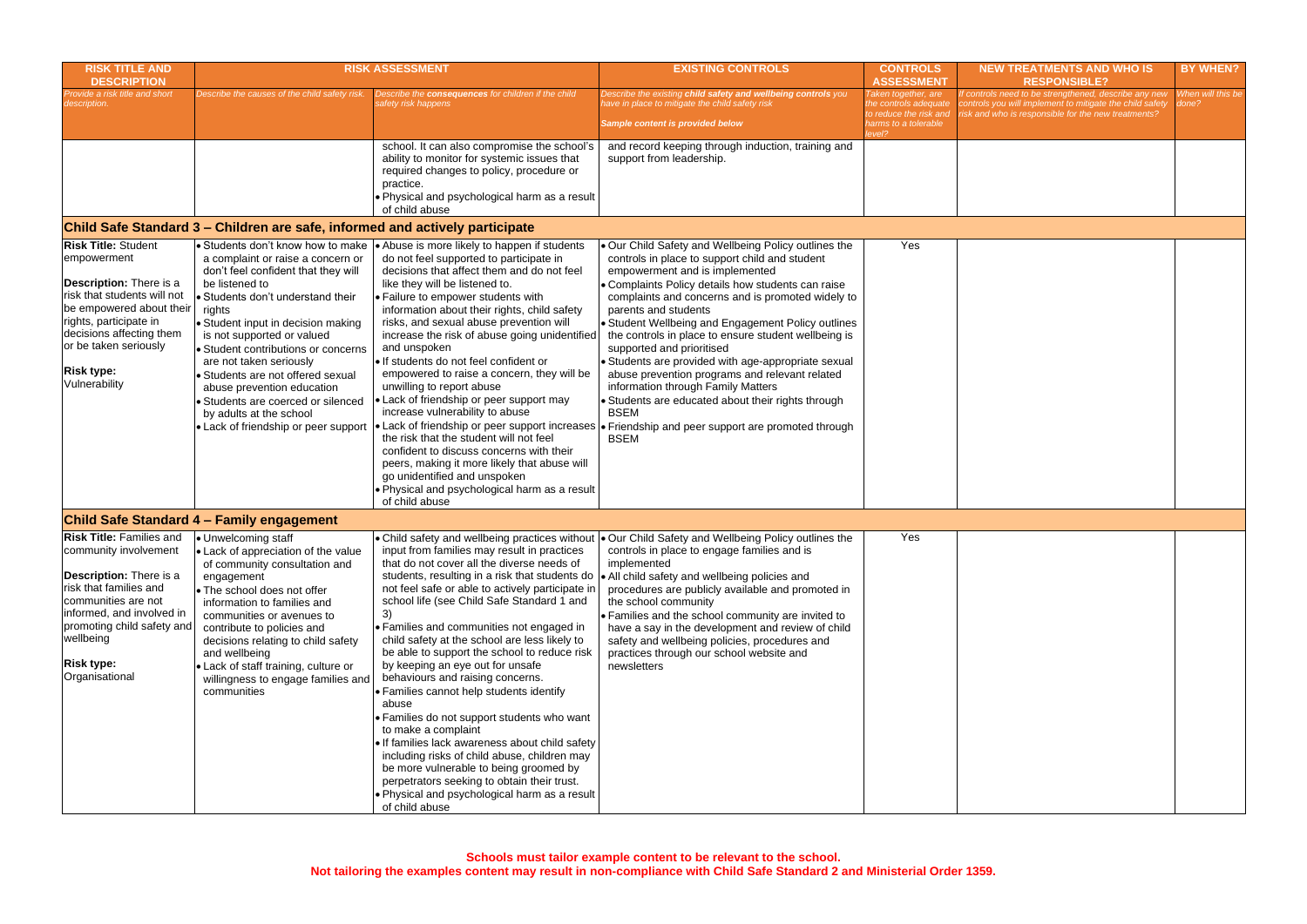**Schools must tailor example content to be relevant to the school.** 

**Not tailoring the examples content may result in non-compliance with Child Safe Standard 2 and Ministerial Order 1359.**

| <b>RISK TITLE AND</b><br><b>DESCRIPTION</b>                                                                                                                                                                                                                                                                                                                   |                                                                                                                                                                                                                                                                                                                                                                                                                                                                                                                                                                                                                                                               | <b>RISK ASSESSMENT</b>                                                                                                                                                                                                                                                                                                                                                                                                                                                                                                                                                                                                                                                                                                                                                                                                                                                                                                                                                                                                                                                                                                                                                                                                                                                                           | <b>EXISTING CONTROLS</b>                                                                                                                                                                                                                                                                                                                                                                                                                                                                                                                                                                                                                                                                                                                                      | <b>CONTROLS</b><br><b>ASSESSMENT</b>                                                                    | <b>NEW TREATMENTS AND WHO IS</b><br><b>RESPONSIBLE?</b>                                                                                                                | <b>BY WHEN?</b>            |
|---------------------------------------------------------------------------------------------------------------------------------------------------------------------------------------------------------------------------------------------------------------------------------------------------------------------------------------------------------------|---------------------------------------------------------------------------------------------------------------------------------------------------------------------------------------------------------------------------------------------------------------------------------------------------------------------------------------------------------------------------------------------------------------------------------------------------------------------------------------------------------------------------------------------------------------------------------------------------------------------------------------------------------------|--------------------------------------------------------------------------------------------------------------------------------------------------------------------------------------------------------------------------------------------------------------------------------------------------------------------------------------------------------------------------------------------------------------------------------------------------------------------------------------------------------------------------------------------------------------------------------------------------------------------------------------------------------------------------------------------------------------------------------------------------------------------------------------------------------------------------------------------------------------------------------------------------------------------------------------------------------------------------------------------------------------------------------------------------------------------------------------------------------------------------------------------------------------------------------------------------------------------------------------------------------------------------------------------------|---------------------------------------------------------------------------------------------------------------------------------------------------------------------------------------------------------------------------------------------------------------------------------------------------------------------------------------------------------------------------------------------------------------------------------------------------------------------------------------------------------------------------------------------------------------------------------------------------------------------------------------------------------------------------------------------------------------------------------------------------------------|---------------------------------------------------------------------------------------------------------|------------------------------------------------------------------------------------------------------------------------------------------------------------------------|----------------------------|
| Provide a risk title and short<br>description.                                                                                                                                                                                                                                                                                                                | Describe the causes of the child safety risk.                                                                                                                                                                                                                                                                                                                                                                                                                                                                                                                                                                                                                 | Describe the <b>consequences</b> for children if the child<br>afety risk happens                                                                                                                                                                                                                                                                                                                                                                                                                                                                                                                                                                                                                                                                                                                                                                                                                                                                                                                                                                                                                                                                                                                                                                                                                 | Describe the existing child safety and wellbeing controls you<br>ave in place to mitigate the child safety risk<br>Sample content is provided below                                                                                                                                                                                                                                                                                                                                                                                                                                                                                                                                                                                                           | Taken together, are<br>the controls adequate<br>to reduce the risk and<br>harms to a tolerable<br>evel? | f controls need to be strengthened, describe any new<br>controls you will implement to mitigate the child safety<br>isk and who is responsible for the new treatments? | When will this be<br>done? |
|                                                                                                                                                                                                                                                                                                                                                               | Child Safe Standard 5 - Equity and diverse needs                                                                                                                                                                                                                                                                                                                                                                                                                                                                                                                                                                                                              |                                                                                                                                                                                                                                                                                                                                                                                                                                                                                                                                                                                                                                                                                                                                                                                                                                                                                                                                                                                                                                                                                                                                                                                                                                                                                                  |                                                                                                                                                                                                                                                                                                                                                                                                                                                                                                                                                                                                                                                                                                                                                               |                                                                                                         |                                                                                                                                                                        |                            |
| <b>Risk Title: Diversity and</b><br>equity<br>Description: There is a<br>risk that equity is not<br>effectively upheld, and<br>diverse needs are not<br>respected in policy and<br>practice<br><b>Risk type:</b><br>Vulnerability                                                                                                                             | Diverse cohorts have not been<br>identified for targeted support<br>(such as students with disability,<br>students who identify as lesbian,<br>gay, bisexual, transgender,<br>intersex and queer (LGBTIQ+),<br>students in out of home care,<br>international students and<br>students who are culturally and<br>linguistically diverse)<br>Diverse cohorts not supported<br>adequately<br>Diverse cohorts feel unwelcome<br>• Lack of staff training on diversity<br>and supporting and responding to<br>vulnerable students<br>• Lack of respectful culture<br>· Incidents of discrimination or<br>humiliation are not effectively<br>addressed and managed | are not adequately supported for their<br>diverse and specific needs are more at risk<br>of abuse and harm and will be less able or<br>willing to report concerns.<br>• Experiencing discrimination can increase a<br>child's vulnerability to abuse and harm and<br>can also mean they are less likely to ask for<br>help or speak up if they have a concern<br>. Physical and psychological harm as a result<br>of child abuse                                                                                                                                                                                                                                                                                                                                                                                                                                                                                                                                                                                                                                                                                                                                                                                                                                                                 | • Diverse cohorts who do not feel safe or who • Our Child Safety and Wellbeing Policy outlines the<br>controls in place to support equity and diverse<br>needs and is implemented<br>Student Wellbeing and Engagement Policy outlines<br>how the school pays particular attention to the<br>needs of students with disability, students from<br>culturally and linguistically diverse backgrounds,<br>students who are unable to live at home,<br>international students, and lesbian, gay, bisexual,<br>transgender, intersex and queer (LGBTIQ+)<br>students<br>Child safety information, support and complaints<br>processes are culturally safe, accessible and easy<br>to understand<br>o Bullying Prevention Policy<br>o Inclusion and Diversity Policy | Yes                                                                                                     |                                                                                                                                                                        |                            |
|                                                                                                                                                                                                                                                                                                                                                               | Child Safe Standard 6 - Suitable staff and volunteers                                                                                                                                                                                                                                                                                                                                                                                                                                                                                                                                                                                                         |                                                                                                                                                                                                                                                                                                                                                                                                                                                                                                                                                                                                                                                                                                                                                                                                                                                                                                                                                                                                                                                                                                                                                                                                                                                                                                  |                                                                                                                                                                                                                                                                                                                                                                                                                                                                                                                                                                                                                                                                                                                                                               |                                                                                                         |                                                                                                                                                                        |                            |
| <b>Risk Title: Suitable staff</b><br>(including contractors<br>engaged by the school in<br>child-related work)<br><b>Description:</b> There is a<br>risk that staff are not<br>suitable to work with<br>children or effectively<br>supported to uphold child<br>safety and wellbeing<br>values in practice<br><b>Risk type:</b><br>Organisational, Propensity | · Poor recruitment and pre-<br>employment screening processes<br>Provision of false information<br>during recruitment<br>· Poor management of conflicts of<br>interest<br>· Insufficient induction on<br>commencement of working at<br>school<br>Inappropriate behaviour by other<br>adults is not called out due to lack<br>of empowerment or awareness of<br>behaviours of concern<br>· Insufficient promotion of the<br>school's commitment to child<br>safety<br>• Lack of child safety culture<br>• Insufficient supervision<br>· Performance management does<br>not focus on or address concerns<br>relating to child safety and<br>wellbeing           | · Insufficient promotion of the school's<br>commitment to child safety during<br>recruitment processes may fail to deter<br>potential predators from seeking<br>employment<br>· History and behaviours of concern relating<br>to suitability to work with children are not<br>identified resulting in increased risk of child<br>abuse<br>• Conflicts of interests in recruiting staff may<br>increase the risk of other staff not reporting<br>concerns relating to staff conduct, and<br>where concerns are reported or identified,<br>increased risk of them not being responded<br>to in an objective manner with the focus on<br>child safety and wellbeing.<br>. Insufficient induction results in the<br>increased risk that staff fail to identify child<br>safety risks and signs of harm and are<br>unable to respond appropriately when they<br>do identify risks of harm or when a<br>complaint or concerns is disclosed to them.<br>· Insufficient supervision and performance<br>management results in increased risk of<br>child abuse and harm to students<br>· Staff do not understand their role and<br>responsibilities in promoting and supporting<br>child safety resulting in increased risk of<br>harm<br>. Physical and psychological harm as a result<br>of child abuse | . Our Child Safety and Wellbeing Policy outlines the<br>controls in place:<br>$\circ$ for child safe recruitment and screening practices<br>for staff.<br>$\circ$ to ensure staff are provided with an appropriate<br>induction in the school's child safety policies and<br>practices.<br>$\circ$ to ensure ongoing supervision and management<br>of staff is focused on child safety and wellbeing<br>• All actions and strategies outlined in our Child<br>Safety and Wellbeing Policy are implemented                                                                                                                                                                                                                                                     | Yes                                                                                                     |                                                                                                                                                                        |                            |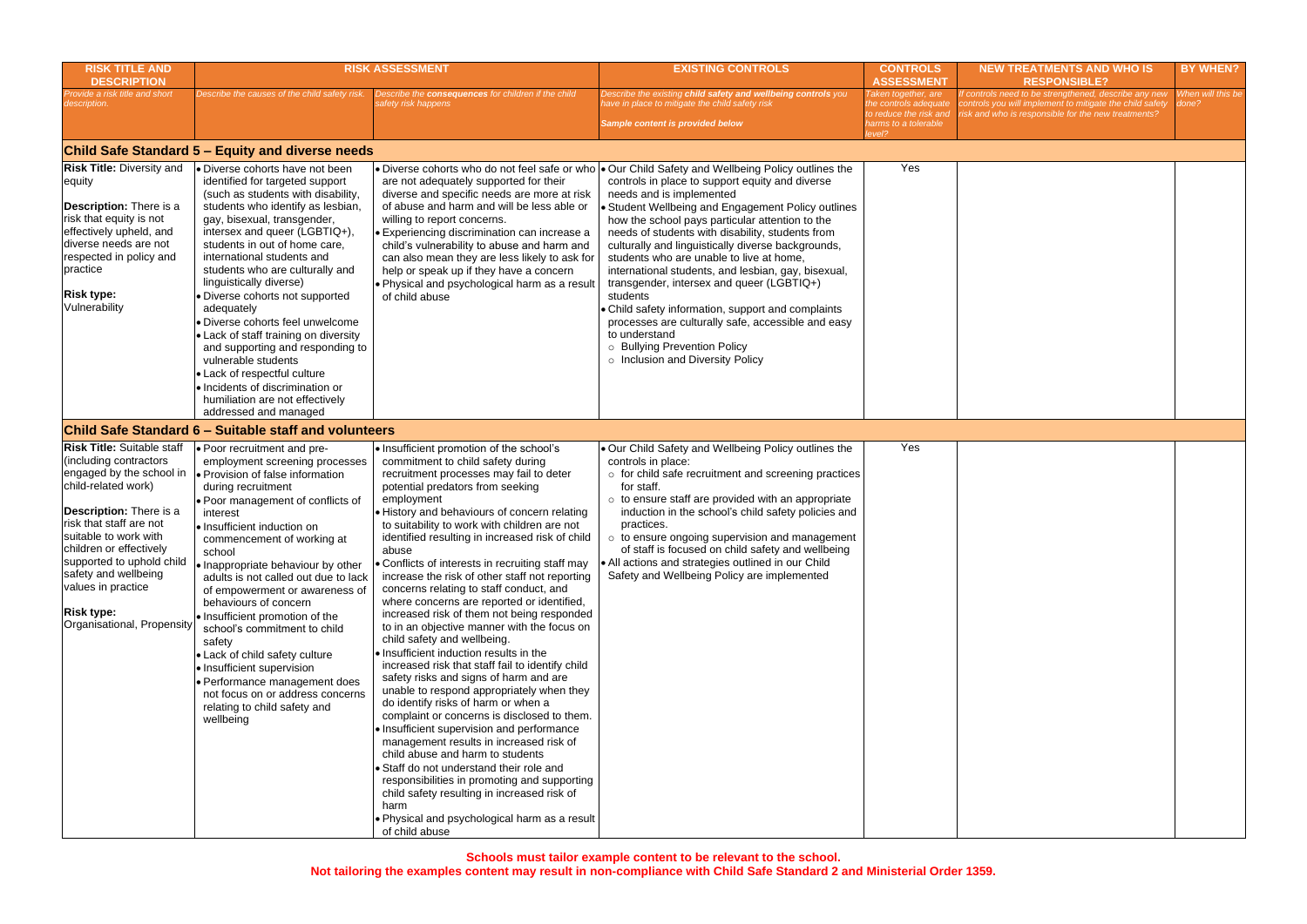| <b>RISK TITLE AND</b><br><b>DESCRIPTION</b>                                                                                                                                                                                                                                            |                                                                                                                                                                                                                                                                                                                                                                                                                                                                                                                                                                   | <b>RISK ASSESSMENT</b>                                                                                                                                                                                                                                                                                                                                                                                                                                                                                                                                                                                                                                                                                                                                                                                                                                                                                                                               | <b>EXISTING CONTROLS</b>                                                                                                                                                                                                                                                                                                                                                                                                                                                                                                                                                                                                                                                                                                                                                                                                                                                                                                                                                                                                                                                                                                                                                          | <b>CONTROLS</b><br><b>ASSESSMENT</b>                                                                    | <b>NEW TREATMENTS AND WHO IS</b><br><b>RESPONSIBLE?</b>                                                                                                             | <b>BY WHEN?</b>            |
|----------------------------------------------------------------------------------------------------------------------------------------------------------------------------------------------------------------------------------------------------------------------------------------|-------------------------------------------------------------------------------------------------------------------------------------------------------------------------------------------------------------------------------------------------------------------------------------------------------------------------------------------------------------------------------------------------------------------------------------------------------------------------------------------------------------------------------------------------------------------|------------------------------------------------------------------------------------------------------------------------------------------------------------------------------------------------------------------------------------------------------------------------------------------------------------------------------------------------------------------------------------------------------------------------------------------------------------------------------------------------------------------------------------------------------------------------------------------------------------------------------------------------------------------------------------------------------------------------------------------------------------------------------------------------------------------------------------------------------------------------------------------------------------------------------------------------------|-----------------------------------------------------------------------------------------------------------------------------------------------------------------------------------------------------------------------------------------------------------------------------------------------------------------------------------------------------------------------------------------------------------------------------------------------------------------------------------------------------------------------------------------------------------------------------------------------------------------------------------------------------------------------------------------------------------------------------------------------------------------------------------------------------------------------------------------------------------------------------------------------------------------------------------------------------------------------------------------------------------------------------------------------------------------------------------------------------------------------------------------------------------------------------------|---------------------------------------------------------------------------------------------------------|---------------------------------------------------------------------------------------------------------------------------------------------------------------------|----------------------------|
| Provide a risk title and short<br>description.                                                                                                                                                                                                                                         | Describe the causes of the child safety risk.                                                                                                                                                                                                                                                                                                                                                                                                                                                                                                                     | Describe the <b>consequences</b> for children if the child<br>safety risk happens                                                                                                                                                                                                                                                                                                                                                                                                                                                                                                                                                                                                                                                                                                                                                                                                                                                                    | Describe the existing child safety and wellbeing controls you<br>nave in place to mitigate the child safety risk<br>Sample content is provided below                                                                                                                                                                                                                                                                                                                                                                                                                                                                                                                                                                                                                                                                                                                                                                                                                                                                                                                                                                                                                              | Taken together, are<br>the controls adequate<br>to reduce the risk and<br>harms to a tolerable<br>evel? | controls need to be strengthened, describe any new<br>controls you will implement to mitigate the child safety<br>sk and who is responsible for the new treatments? | When will this be<br>done? |
| <b>Risk Title: Suitable</b><br>Volunteers<br>Description: There is a<br>risk that volunteers are<br>not suitable to work with<br>children or effectively<br>supported to uphold child<br>safety and wellbeing<br>values in practice<br><b>Risk type:</b><br>Organisational, Propensity | • Screening processes lack<br>sufficient strength to reveal<br>histories and behaviours of<br>concern<br>Systems, processes, policies and<br>culture do not demonstrate<br>sufficient strength and<br>transparency to deter potential<br>perpetrators from attempting<br>predatory behaviours<br>• Conflict of interest<br>• Lack of child safety culture<br>Io Insufficient induction and training<br>• Insufficient supervision                                                                                                                                 | · Insufficient promotion of the school's<br>commitment to child safety may fail to deter<br>potential predators from volunteering at the<br>school<br>. History and behaviours of concern relating<br>to suitability to work with children are not<br>identified resulting in increased risk of child<br>abuse<br>. Insufficient induction results in the<br>increased risk that volunteers do not<br>understand their role and responsibilities in<br>promoting and supporting child safety<br>resulting in increased risk of harm.<br>· Insufficient supervision results in increased<br>risk of child abuse and harm to students<br>· Inadequate steps to address concerning<br>behaviour may result in increased risk of<br>harm (for example removing volunteer from<br>duties or otherwise ensuring the volunteer<br>does not demonstrate further behaviours of<br>concern)<br>. Physical and psychological harm as a result<br>of child abuse | • Volunteer Policy outlines the controls in place to<br>ensure volunteers are suitable to work with children<br>including screening, induction, and ongoing<br>management and supervision<br>Volunteers that are working with children or that<br>may have access to students in unsupervised or<br>high-risk settings will always be supervised by a<br>member of school staff<br>• Volunteer behaviour that is inconsistent with the<br>school's child safety and wellbeing policies and<br>practices will be addressed by school staff swiftly<br>and with a focus on child safety and wellbeing.                                                                                                                                                                                                                                                                                                                                                                                                                                                                                                                                                                              | Yes                                                                                                     |                                                                                                                                                                     |                            |
|                                                                                                                                                                                                                                                                                        | <b>Child Safe Standard 7 – complaints processes</b>                                                                                                                                                                                                                                                                                                                                                                                                                                                                                                               |                                                                                                                                                                                                                                                                                                                                                                                                                                                                                                                                                                                                                                                                                                                                                                                                                                                                                                                                                      |                                                                                                                                                                                                                                                                                                                                                                                                                                                                                                                                                                                                                                                                                                                                                                                                                                                                                                                                                                                                                                                                                                                                                                                   |                                                                                                         |                                                                                                                                                                     |                            |
| <b>Risk Title: Complaints</b><br>processes<br>Description: There is a<br>risk that processes for<br>complaints and concerns<br>are not child focused<br><b>Risk type:</b><br>Organisational,<br>Vulnerability                                                                          | • Students and parents/carers are<br>uncertain about how to raise a<br>complaint or concern because<br>information is not accessible or<br>easily understood<br>Processes do not support<br>students, parents and carers to<br>make complaints or raise<br>concerns<br>· Complaints processes or<br>responsible staff do not make<br>students feel safe or supported to<br>report<br>Student input in decision making<br>is not valued<br>Student, parent and carer<br>seriously<br>· Inadequate response to<br>complaints or concerns relating to<br>child abuse | · Failure to ensure there is accessible,<br>culturally safe and easily understood<br>information on how to raise a complaint or<br>concern increases the risk of students,<br>parents and carers not reporting behaviours<br>of concern or abuse<br>• Students may be unwilling to report<br>behaviours of concern or abuse if they feel<br>they will not be taken seriously or if they do   The Complaints Policy and Child Safety<br>not feel safe to report<br>• Failure to have a clear process for<br>responding to complaints and concerns<br>about child abuse may result in<br>inappropriate or insufficient action being<br>taken resulting in continued or further harm<br>to the child and other children<br>concerns/complaints are not taken   • Physical and psychological harm as a result<br>of child abuse                                                                                                                          | . Complaints Policy outlines the controls in place to<br>ensure students are provided with accessible,<br>culturally safe and easily understood information on<br>raising a complaint or concern<br>Child Safety Responding and Reporting Obligations<br>Policy and Procedures outlines the procedures for<br>responding to complaints or concerns relating to<br>child abuse<br>Responding and Reporting Obligations Policy and<br>Procedures are publicly available on the school<br>website<br>• The Complaints Policy and Child Safety<br>Responding and Reporting Obligations Policy and<br>Procedures are implemented by all relevant staff<br>. Our Child Safety and Wellbeing Policy sets out all<br>recordkeeping, privacy and information sharing<br>obligations that must be met when responding to<br>complaints and concerns.<br>• All complaints and concerns are managed in<br>accordance with employment law obligations and<br>our school seeks advice from Employee Conduct<br>Branch and Legal Division when dealing with<br>complaints and concerns relating to child abuse by<br>a member/former member of staff or school council<br>employee or contractor | Yes                                                                                                     |                                                                                                                                                                     |                            |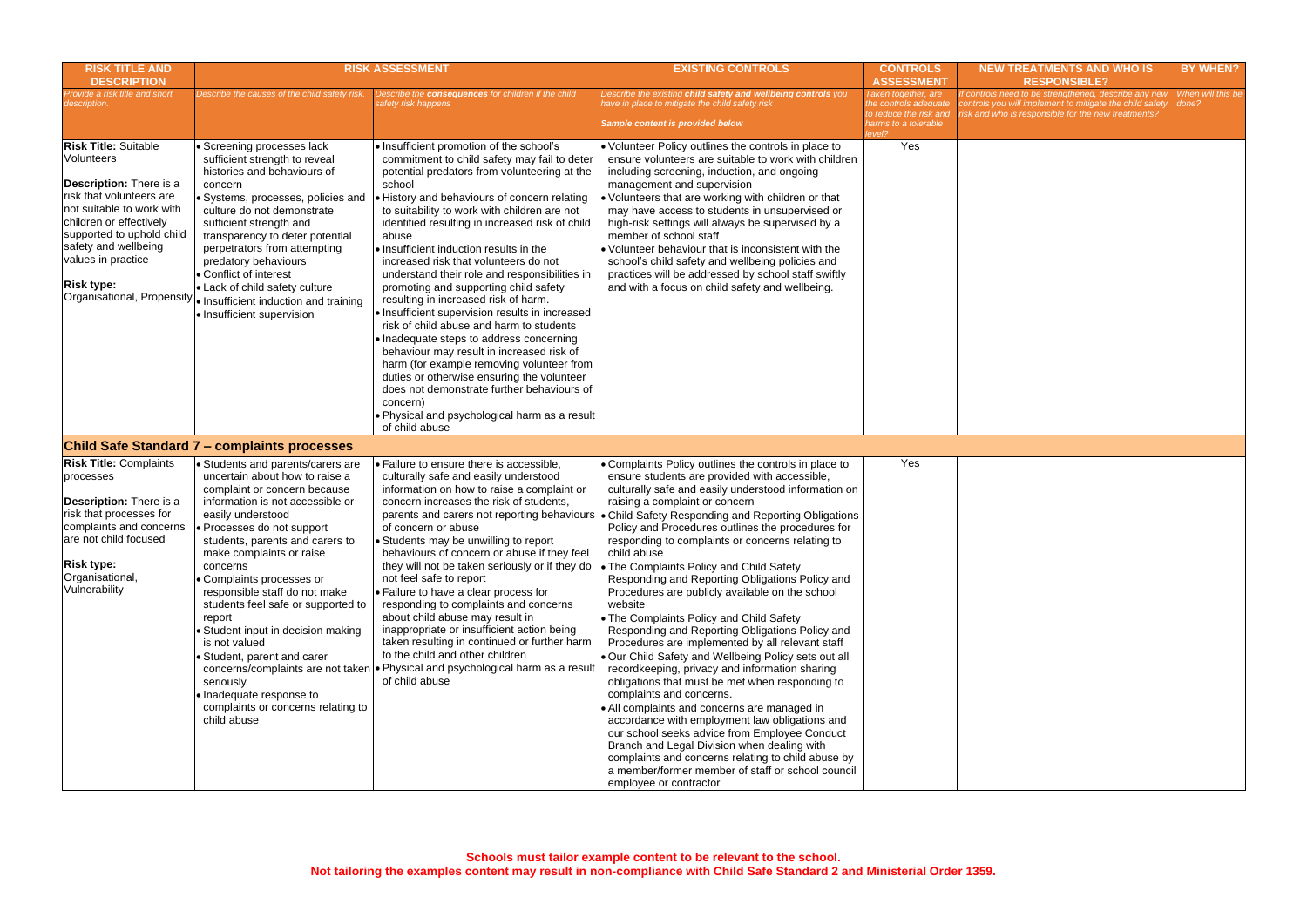**Schools must tailor example content to be relevant to the school.** 

**Not tailoring the examples content may result in non-compliance with Child Safe Standard 2 and Ministerial Order 1359.**

| <b>RISK TITLE AND</b><br><b>DESCRIPTION</b>                                                                                                                                                                                                                                                                        |                                                                                                                                                                                                                                                                                                                                                                                                                                                          | <b>RISK ASSESSMENT</b>                                                                                                                                                                                                                                                                                                                                                                                                                                                                                                                                                                                                                                                                                                         | <b>EXISTING CONTROLS</b>                                                                                                                                                                                                                                                                                                                                                                                                                                                                                                                                                                                                                                                                                                                                                                                                                                                                                                                                                                                                            | <b>CONTROLS</b><br><b>ASSESSMENT</b>                                                                  | <b>NEW TREATMENTS AND WHO IS</b><br><b>RESPONSIBLE?</b>                                                                                                                 | <b>BY WHEN?</b>            |
|--------------------------------------------------------------------------------------------------------------------------------------------------------------------------------------------------------------------------------------------------------------------------------------------------------------------|----------------------------------------------------------------------------------------------------------------------------------------------------------------------------------------------------------------------------------------------------------------------------------------------------------------------------------------------------------------------------------------------------------------------------------------------------------|--------------------------------------------------------------------------------------------------------------------------------------------------------------------------------------------------------------------------------------------------------------------------------------------------------------------------------------------------------------------------------------------------------------------------------------------------------------------------------------------------------------------------------------------------------------------------------------------------------------------------------------------------------------------------------------------------------------------------------|-------------------------------------------------------------------------------------------------------------------------------------------------------------------------------------------------------------------------------------------------------------------------------------------------------------------------------------------------------------------------------------------------------------------------------------------------------------------------------------------------------------------------------------------------------------------------------------------------------------------------------------------------------------------------------------------------------------------------------------------------------------------------------------------------------------------------------------------------------------------------------------------------------------------------------------------------------------------------------------------------------------------------------------|-------------------------------------------------------------------------------------------------------|-------------------------------------------------------------------------------------------------------------------------------------------------------------------------|----------------------------|
| Provide a risk title and short<br>description.                                                                                                                                                                                                                                                                     | Describe the causes of the child safety risk.                                                                                                                                                                                                                                                                                                                                                                                                            | Describe the consequences for children if the child<br>afety risk happens                                                                                                                                                                                                                                                                                                                                                                                                                                                                                                                                                                                                                                                      | Describe the existing child safety and wellbeing controls you<br>ave in place to mitigate the child safety risk<br>Sample content is provided below                                                                                                                                                                                                                                                                                                                                                                                                                                                                                                                                                                                                                                                                                                                                                                                                                                                                                 | Taken together, are<br>he controls adequate<br>o reduce the risk and<br>harms to a tolerable<br>evel? | f controls need to be strengthened, describe any new<br>controls you will implement to mitigate the child safety<br>risk and who is responsible for the new treatments? | When will this be<br>done? |
|                                                                                                                                                                                                                                                                                                                    | Child Safe Standard 8 – Child safety knowledge, skills and awareness                                                                                                                                                                                                                                                                                                                                                                                     |                                                                                                                                                                                                                                                                                                                                                                                                                                                                                                                                                                                                                                                                                                                                |                                                                                                                                                                                                                                                                                                                                                                                                                                                                                                                                                                                                                                                                                                                                                                                                                                                                                                                                                                                                                                     |                                                                                                       |                                                                                                                                                                         |                            |
| Risk Title: Knowledge,<br>skills and awareness<br><b>Description:</b> There is a<br>risk that staff and<br>volunteers are not<br>equipped with the<br>knowledge, skills and<br>awareness to keep<br>children and students safe<br>through ongoing<br>education and training<br><b>Risk type:</b><br>Organisational | not provided to staff and school<br>council annually<br>• Child safety and wellbeing training<br>is not refreshed or updated where<br>policy, practice or law has<br>changed<br>• Volunteers are not required to<br>undertake child safety training that<br>is appropriate to the nature of their<br>role<br>• Training does not cover all<br>necessary topics<br>• Training is poorly facilitated<br>Also refer to Child Safe Standard 6<br>risks above | • Child safety and wellbeing training • Inability to identify child safety risks<br>including inappropriate behaviour and signs<br>of harm resulting in increased risk of failing<br>to protect children from child abuse, and<br>underreporting of child safety incidents to<br>relevant staff and authorities<br>. Insufficient understanding about the<br>school's child safety and wellbeing policies,<br>practices, and obligations results in<br>increased risk that they will not be<br>appropriately implemented by staff and<br>volunteers and an increased risk to students<br>of child abuse occurring and of continuing to<br>occur undetected.<br>. Physical and psychological harm as a result<br>of child abuse | . Our Child Safety and Wellbeing Policy outlines the<br>controls in place to ensure school council and<br>school staff receive appropriate annual guidance<br>and training on child safety and is implemented<br>. Our Volunteers policy provides information on<br>training for volunteers.                                                                                                                                                                                                                                                                                                                                                                                                                                                                                                                                                                                                                                                                                                                                        | Yes                                                                                                   |                                                                                                                                                                         |                            |
|                                                                                                                                                                                                                                                                                                                    | <b>Child Safe Standard 9 - Physical and online environments</b>                                                                                                                                                                                                                                                                                                                                                                                          |                                                                                                                                                                                                                                                                                                                                                                                                                                                                                                                                                                                                                                                                                                                                |                                                                                                                                                                                                                                                                                                                                                                                                                                                                                                                                                                                                                                                                                                                                                                                                                                                                                                                                                                                                                                     |                                                                                                       |                                                                                                                                                                         |                            |
| <b>Risk Title: School</b><br>physical environment<br>Description: There is a<br>risk the school's child<br>safety policies,<br>procedures and practices<br>do not adequately<br>address and manage the<br>risk of abuse and harm in<br>the school's physical<br>environment<br><b>Risk type:</b><br>Situational    | • Areas of child safety risk in the<br>school buildings or grounds are<br>not identified and appropriately<br>supervised or managed.                                                                                                                                                                                                                                                                                                                     | • There is an increased risk of child abuse<br>occurring on school grounds or buildings if<br>policies, procedures and practices fail to<br>identify and manage areas of risk in the<br>school's physical environment<br>. Physical and psychological harm as a result<br>of child abuse                                                                                                                                                                                                                                                                                                                                                                                                                                       | . Yard Duty and Supervision Policy outlines<br>supervision processes and requirements with a<br>focus on child safety<br>. Yard duty staff are trained to actively patrol the<br>school grounds, paying particular attention to<br>secluded areas that have been identified as high<br>risk including the basketball court and playground<br>areas<br>Child safety and wellbeing policies, procedures and<br>practices are in place to enable staff and volunteers<br>to identify and mitigate risks in the physical school<br>environment without compromising a child or<br>student's right to privacy, access to information,<br>social connections and learning opportunities,<br>including our Child Safety and Wellbeing Policy and<br>Child Safety Code of Conduct<br>· garden sheds and store cupboards are locked<br>unless in use, with controlled access to keys<br>• school grounds are well lit for after school activities<br>• students are required to go to the bathroom with<br>another student during class time | Yes                                                                                                   |                                                                                                                                                                         |                            |
| <b>Risk Title: Online</b><br>environment<br>Description: There is a<br>risk the school's child<br>safety policies,<br>procedures and practices<br>do not adequately<br>address and manage the<br>risk of abuse and harm in<br>the school's online<br>environment                                                   | • Child safety risks in the school's<br>online environment are not<br>identified and appropriately<br>managed.<br>· Students are not provided with<br>education about online risks and<br>appropriate online behaviours.<br>· Online safety measures fail to<br>adapt to emerging technologies<br>and child safety risks                                                                                                                                 | • There is an increased risk of child abuse<br>occurring if policies, procedures and<br>practices fail to identify and manage areas<br>of risk in the school's online environment -<br>particularly risks relating to grooming and<br>further risk of abuse if the grooming goes<br>undetected.<br>. Physical and psychological harm as a result<br>of child abuse                                                                                                                                                                                                                                                                                                                                                             | . Digital Learning Policy outlines the controls in place<br>for online conduct and online safety and is<br>implemented<br>Acceptable Use Agreements are in place and<br>enforced<br>• Child safety and wellbeing policies, procedures and<br>practices are in place to enable staff and volunteers<br>to identify and mitigate risks in the online school<br>environment without compromising a child or<br>student's right to privacy, access to information,<br>social connections and learning opportunities,                                                                                                                                                                                                                                                                                                                                                                                                                                                                                                                    | Yes                                                                                                   |                                                                                                                                                                         |                            |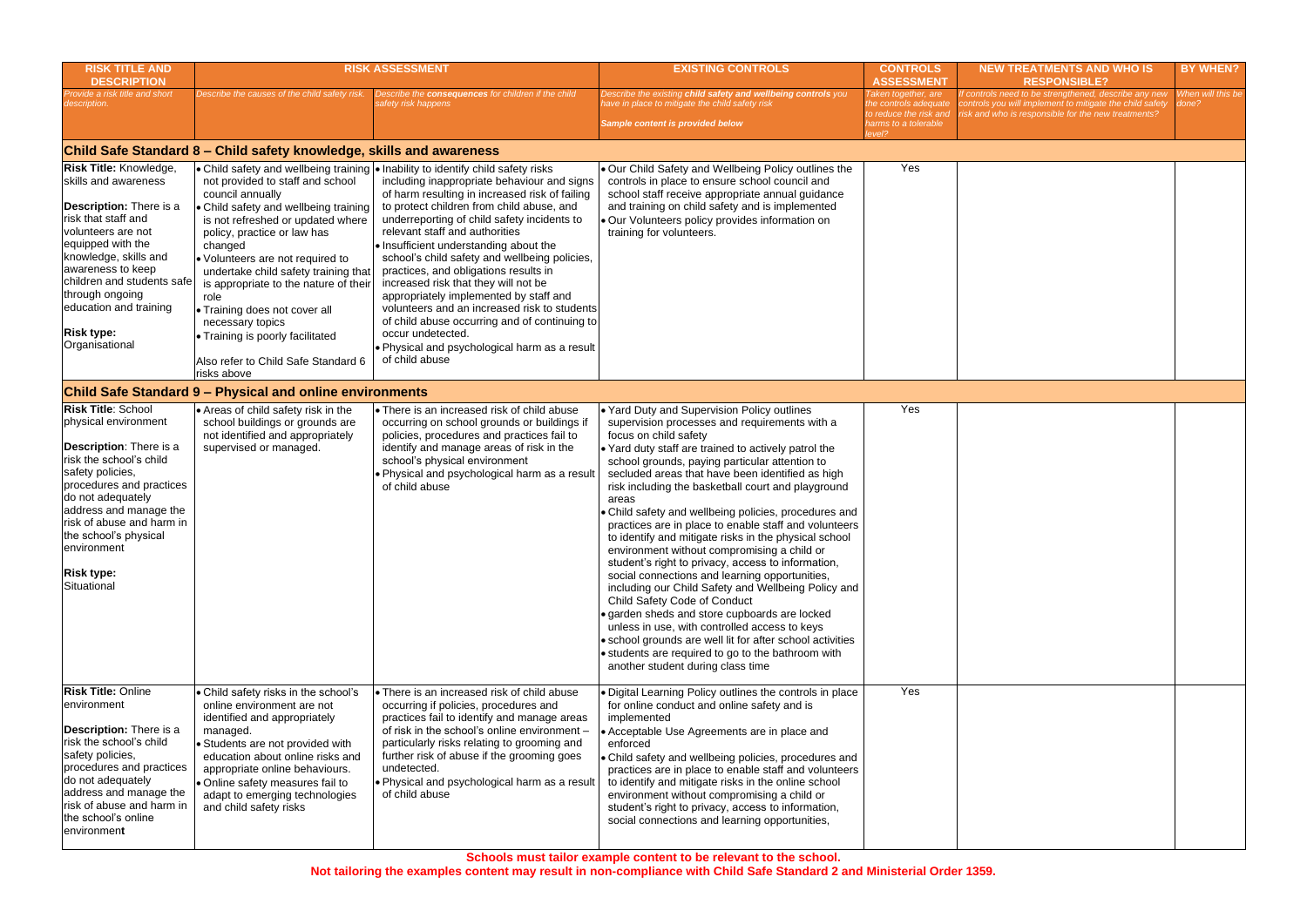| <b>RISK TITLE AND</b><br><b>DESCRIPTION</b>                                                                                                                                                                                                                                                                                                                                                                                                                      |                                                                                                                                                                                                                                                                                                                                                                                                                                                                             | <b>RISK ASSESSMENT</b>                                                                                                                                                                                                                                                                                                                                                                                                                                                                                                                                                                                                                                                                                                                                                                                                                                                                             | <b>EXISTING CONTROLS</b>                                                                                                                                                                                                                                                                                                                                                                                                                                                                                                                                                                                                                                                                                                                                    | <b>CONTROLS</b><br><b>ASSESSMENT</b>                                                           | <b>NEW TREATMENTS AND WHO IS</b><br><b>RESPONSIBLE?</b>                                                                                                                 | <b>BY WHEN?</b>            |
|------------------------------------------------------------------------------------------------------------------------------------------------------------------------------------------------------------------------------------------------------------------------------------------------------------------------------------------------------------------------------------------------------------------------------------------------------------------|-----------------------------------------------------------------------------------------------------------------------------------------------------------------------------------------------------------------------------------------------------------------------------------------------------------------------------------------------------------------------------------------------------------------------------------------------------------------------------|----------------------------------------------------------------------------------------------------------------------------------------------------------------------------------------------------------------------------------------------------------------------------------------------------------------------------------------------------------------------------------------------------------------------------------------------------------------------------------------------------------------------------------------------------------------------------------------------------------------------------------------------------------------------------------------------------------------------------------------------------------------------------------------------------------------------------------------------------------------------------------------------------|-------------------------------------------------------------------------------------------------------------------------------------------------------------------------------------------------------------------------------------------------------------------------------------------------------------------------------------------------------------------------------------------------------------------------------------------------------------------------------------------------------------------------------------------------------------------------------------------------------------------------------------------------------------------------------------------------------------------------------------------------------------|------------------------------------------------------------------------------------------------|-------------------------------------------------------------------------------------------------------------------------------------------------------------------------|----------------------------|
| rovide a risk title and short<br>escription.                                                                                                                                                                                                                                                                                                                                                                                                                     | Describe the causes of the child safety risk.                                                                                                                                                                                                                                                                                                                                                                                                                               | Describe the consequences for children if the child<br>safety risk happens                                                                                                                                                                                                                                                                                                                                                                                                                                                                                                                                                                                                                                                                                                                                                                                                                         | Describe the existing child safety and wellbeing controls you<br>ave in place to mitigate the child safety risk<br>Sample content is provided below                                                                                                                                                                                                                                                                                                                                                                                                                                                                                                                                                                                                         | Taken together, are<br>the controls adequate<br>to reduce the risk and<br>harms to a tolerable | f controls need to be strengthened, describe any new<br>controls you will implement to mitigate the child safety<br>risk and who is responsible for the new treatments? | When will this be<br>done? |
| <b>Risk type:</b><br>Situational                                                                                                                                                                                                                                                                                                                                                                                                                                 |                                                                                                                                                                                                                                                                                                                                                                                                                                                                             |                                                                                                                                                                                                                                                                                                                                                                                                                                                                                                                                                                                                                                                                                                                                                                                                                                                                                                    | including our Child Safety and Wellbeing Policy and<br>Child Safety Code of Conduct<br>Staff undertake a privacy impact assessment for<br>apps and other platforms in use by the school which<br>includes the risk of access to children or personal<br>information by people external to the school.                                                                                                                                                                                                                                                                                                                                                                                                                                                       |                                                                                                |                                                                                                                                                                         |                            |
| <b>Risk Title: Off-site school</b><br>activities and use of third-<br>party providers<br><b>Description:</b><br>There is a risk that the<br>school's child safety<br>policies, procedures and<br>practices do not<br>adequately address and<br>manage the risk of abuse<br>at school activities off-site<br>and/or school activities<br>involving third party<br>providers.<br><b>Risk type:</b><br>Situational,<br>Organisational,<br>Propensity, Vulnerability | · School staff fail to identify and<br>manage risks of child abuse<br>occurring during off-site school<br>activities<br>School staff fail to identify and<br>manage risks of child abuse by<br>third-party providers engaged by<br>the school                                                                                                                                                                                                                               | • There is an increased risk of child abuse<br>occurring if policies, procedures and<br>practices fail to identify and manage areas<br>of risk for off-site school activities and<br>school activities that involve third party<br>providers.<br>. Physical and psychological harm as a result<br>of child abuse                                                                                                                                                                                                                                                                                                                                                                                                                                                                                                                                                                                   | Our school complies with relevant policies with<br>respect to the following activities, including policy<br>relating to child safety and wellbeing:<br>o Excursions<br>o NDIS Funded Therapy in Schools<br>o Work Experience<br>o Procurement<br>o School Community Work<br>• For off-site school activities and school activities<br>engaging a third-party provider, we identify and<br>assess the risks of child abuse that are specific to<br>that activity and ensure appropriate controls are in<br>place such as                                                                                                                                                                                                                                     | Yes                                                                                            |                                                                                                                                                                         |                            |
|                                                                                                                                                                                                                                                                                                                                                                                                                                                                  | Child Safe Standard 10 - Review of child safety practices                                                                                                                                                                                                                                                                                                                                                                                                                   |                                                                                                                                                                                                                                                                                                                                                                                                                                                                                                                                                                                                                                                                                                                                                                                                                                                                                                    |                                                                                                                                                                                                                                                                                                                                                                                                                                                                                                                                                                                                                                                                                                                                                             |                                                                                                |                                                                                                                                                                         |                            |
| <b>Risk Title: Review and</b><br>improvement<br><b>Description:</b> There is a<br>risk that the<br>implementation of the<br>Child Safe Standards is<br>not regularly reviewed and<br>limproved<br><b>Risk type:</b><br>Organisational                                                                                                                                                                                                                            | • Failure to regularly review child<br>safety policies, procedures and<br>practices (every 2 years) or<br>following any significant child<br>safety incident<br>• Failure to use analysis of<br>complaints, concerns and safety<br>incidents to inform possible<br>improvements to child safety<br>policies, procedures and practices<br>· Failure to inform families and<br>communities of the outcome of<br>reviews of child safety policies,<br>procedures and practices | . Child safety policy, procedures and<br>practices may become out of date with any<br>new laws or guidance on good practice,<br>compromising the school's ability to protect<br>students from child abuse and to respond<br>appropriately to complaints and concerns.<br>• Child safety policy, procedures and<br>practices may no longer meet the needs of<br>the local school community compromising<br>the school's ability to protect students from<br>child abuse and to respond appropriately to<br>complaints and concerns.<br>• Child safety policy, procedures and<br>practices are not improved as a result of<br>analysis of past complaints, concerns and<br>safety incidents, reducing the school's<br>ability to protect students from child abuse<br>and to respond appropriately to complaints<br>and concerns.<br>. Physical and psychological harm as a result<br>of child abuse | $\bullet$ A register of the school's policies relating to the<br>child safe standards, including approvers and<br>review cycles is used to support staff to maintain<br>and update our policies<br>. We determine the causes of child safety incidents<br>and monitor for repeat issues or systemic failures,<br>updating any child safety policy, procedure or<br>practice where gaps or improvements are identified<br>. We have a log of complaints and concerns to allow<br>us to monitor areas for improvement in our child<br>safety policies, procedures and practices.<br>. We inform families through our school's newsletter<br>when child safety and wellbeing policies are being<br>reviewed and ensure they are invited to provide<br>feedback | Yes                                                                                            |                                                                                                                                                                         |                            |